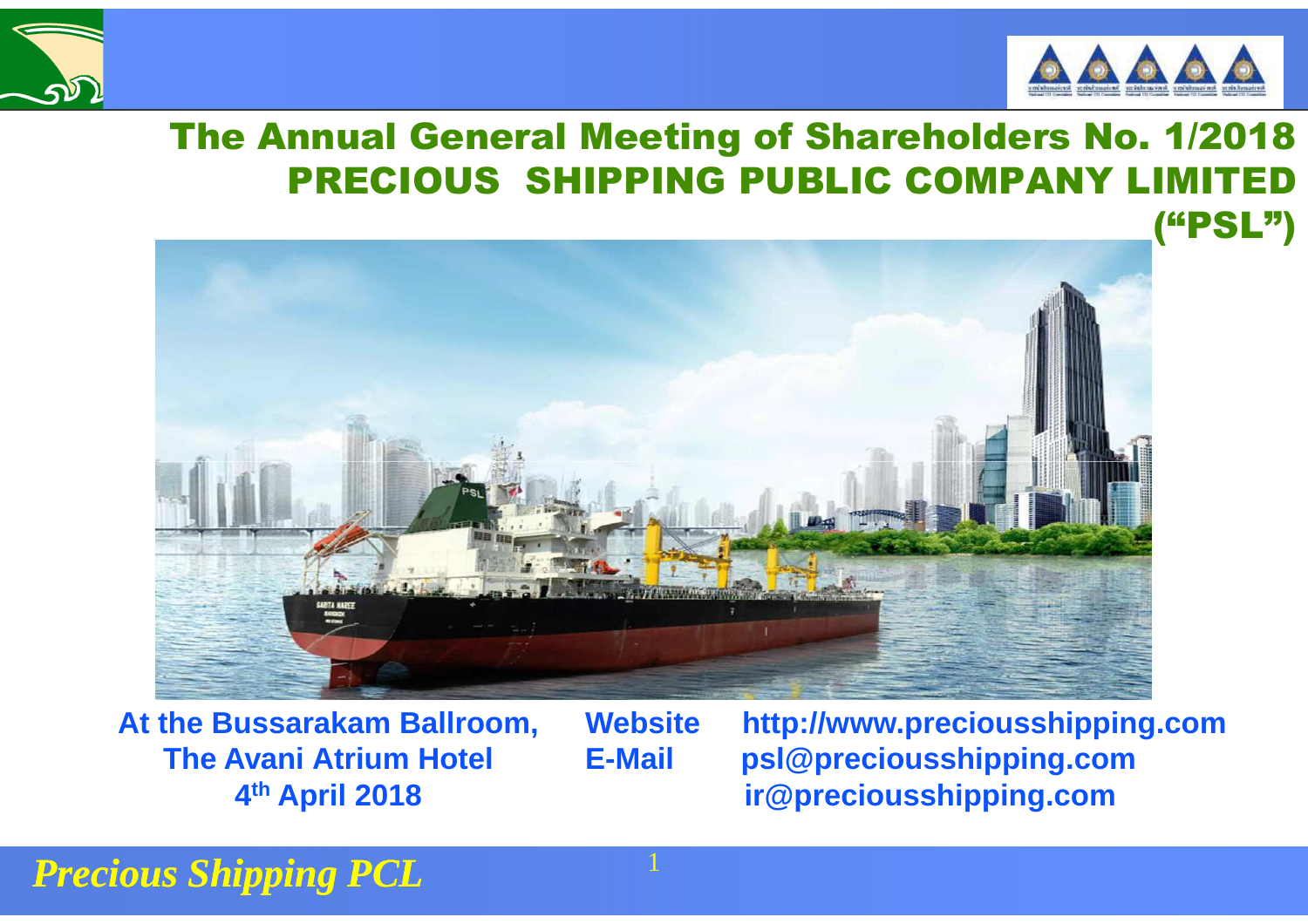

### PSL Fleet

| As of                              | 31st Dec 2013                       | 31st Dec 2014                       | 31st Dec 2015                       | 31st Dec 2016                       | 31st Dec 2017                       |
|------------------------------------|-------------------------------------|-------------------------------------|-------------------------------------|-------------------------------------|-------------------------------------|
| <b>Number of Vessels</b>           | 40                                  | 44                                  | 45                                  | 36                                  | 36                                  |
| <b>Average Age</b><br>(Simple Avg) | <b>11.35 years</b>                  | <b>10.45 years</b>                  | 9.78 years                          | 5.83 years                          | 6.28 years                          |
| <b>Insured Value</b>               | <b>USD 596.30</b><br><b>Million</b> | <b>USD 727.00</b><br><b>Million</b> | <b>USD 716.90</b><br><b>Million</b> | <b>USD 695.10</b><br><b>Million</b> | <b>USD 673.00</b><br><b>Million</b> |
| <b>Book Value</b>                  | <b>USD 568.17</b><br><b>Million</b> | <b>USD 668.84</b><br><b>Million</b> | <b>USD 701.03</b><br><b>Million</b> | <b>USD 715.55</b><br><b>Million</b> | <b>USD 717.19</b><br><b>Million</b> |
| <b>Total DWT</b>                   | 1,351,583                           | 1,525,054                           | 1,628,398                           | 1,541,244                           | 1,585,805                           |
| <b>Total LDT</b>                   | 305,169                             | 345,469                             | 367,844                             | 343,372                             | 350,989                             |
| <b>Average DWT</b><br>per Vessel   | 33,790                              | 34,660                              | 36,187                              | 42,812                              | 44,050                              |

#### *Precious Shipping PCL* $2$  and  $2$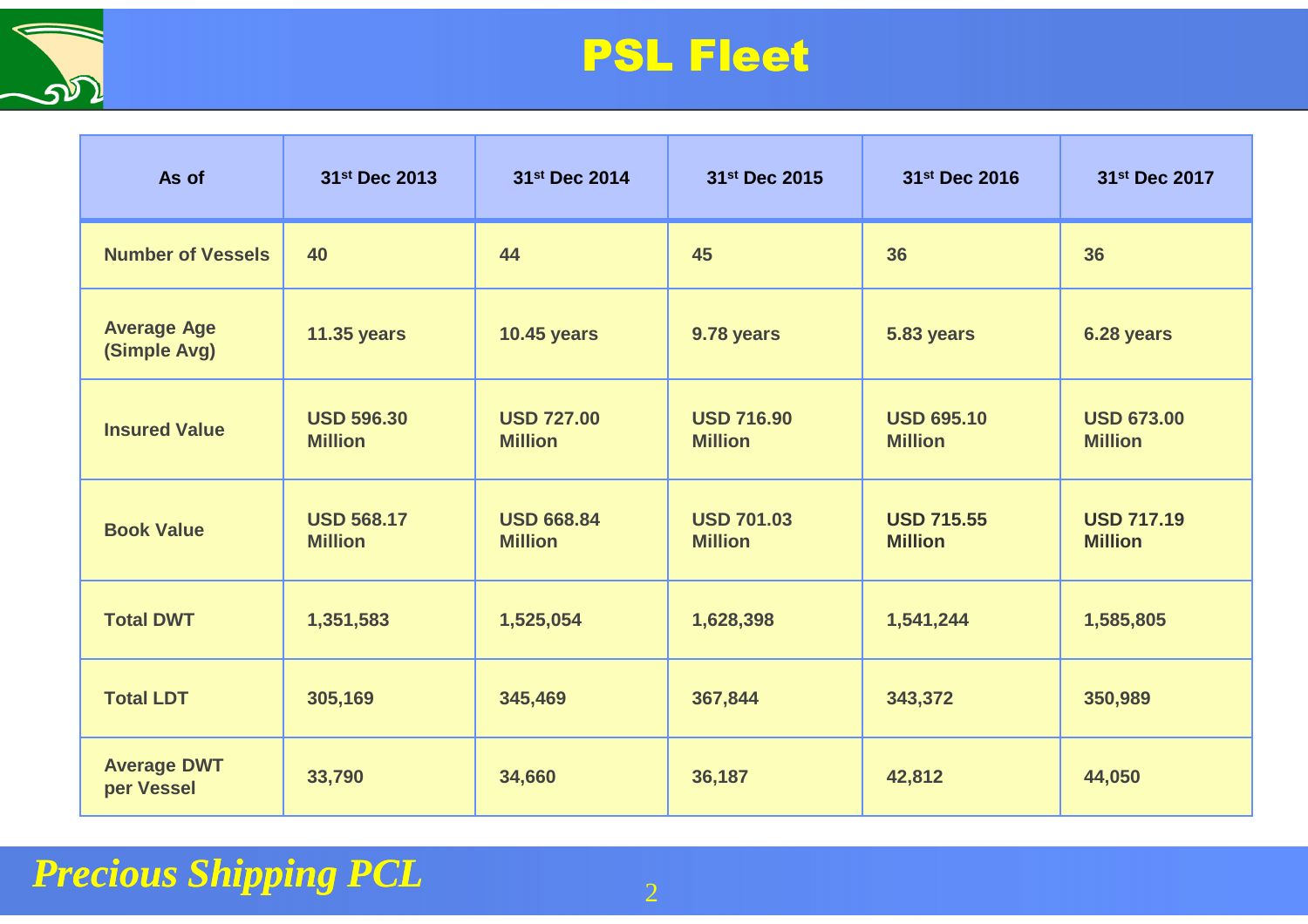The Market as manifested by changes in annual BDIางา



**Index Value**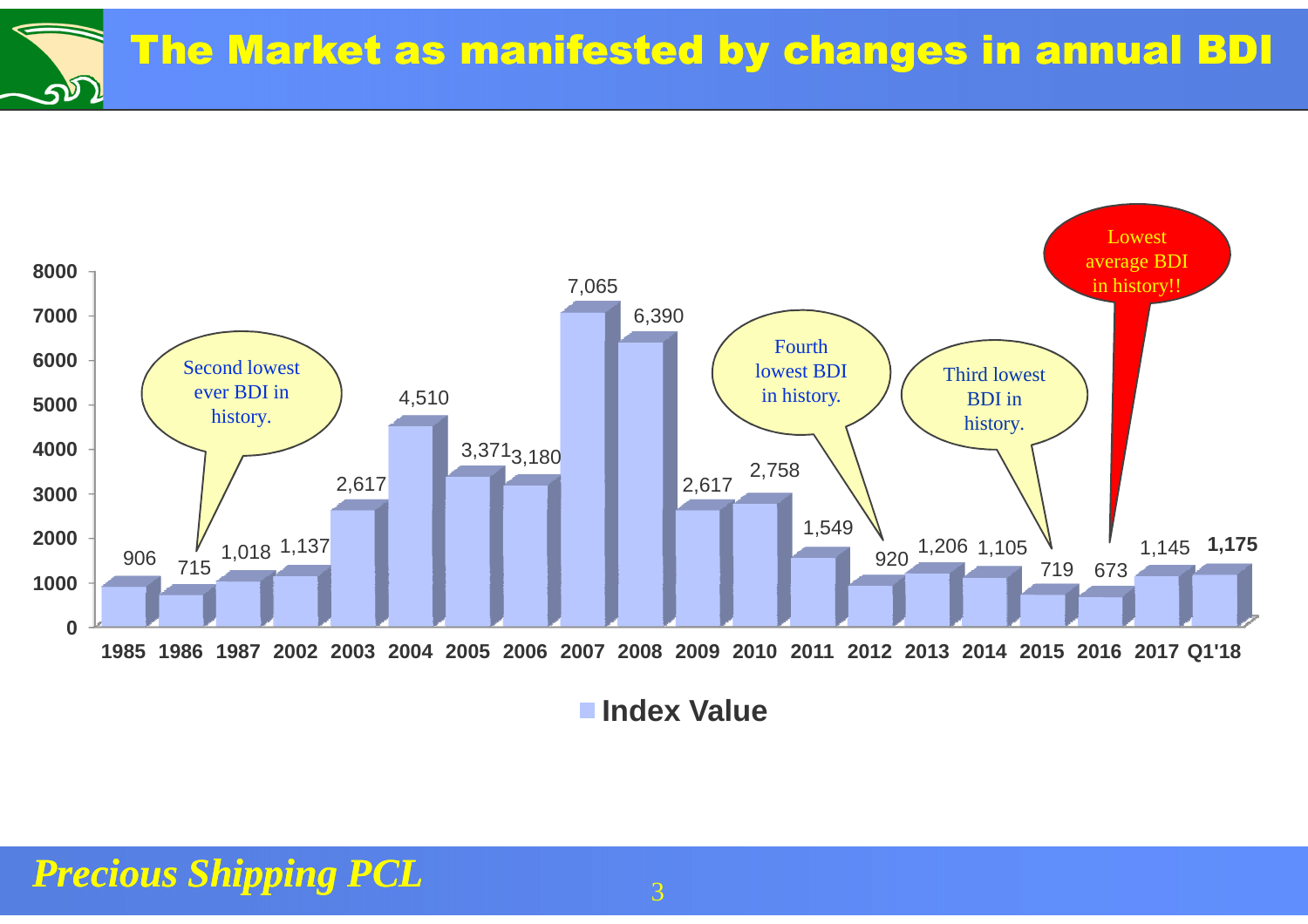### The BDI values in 2016 – Q1'2018

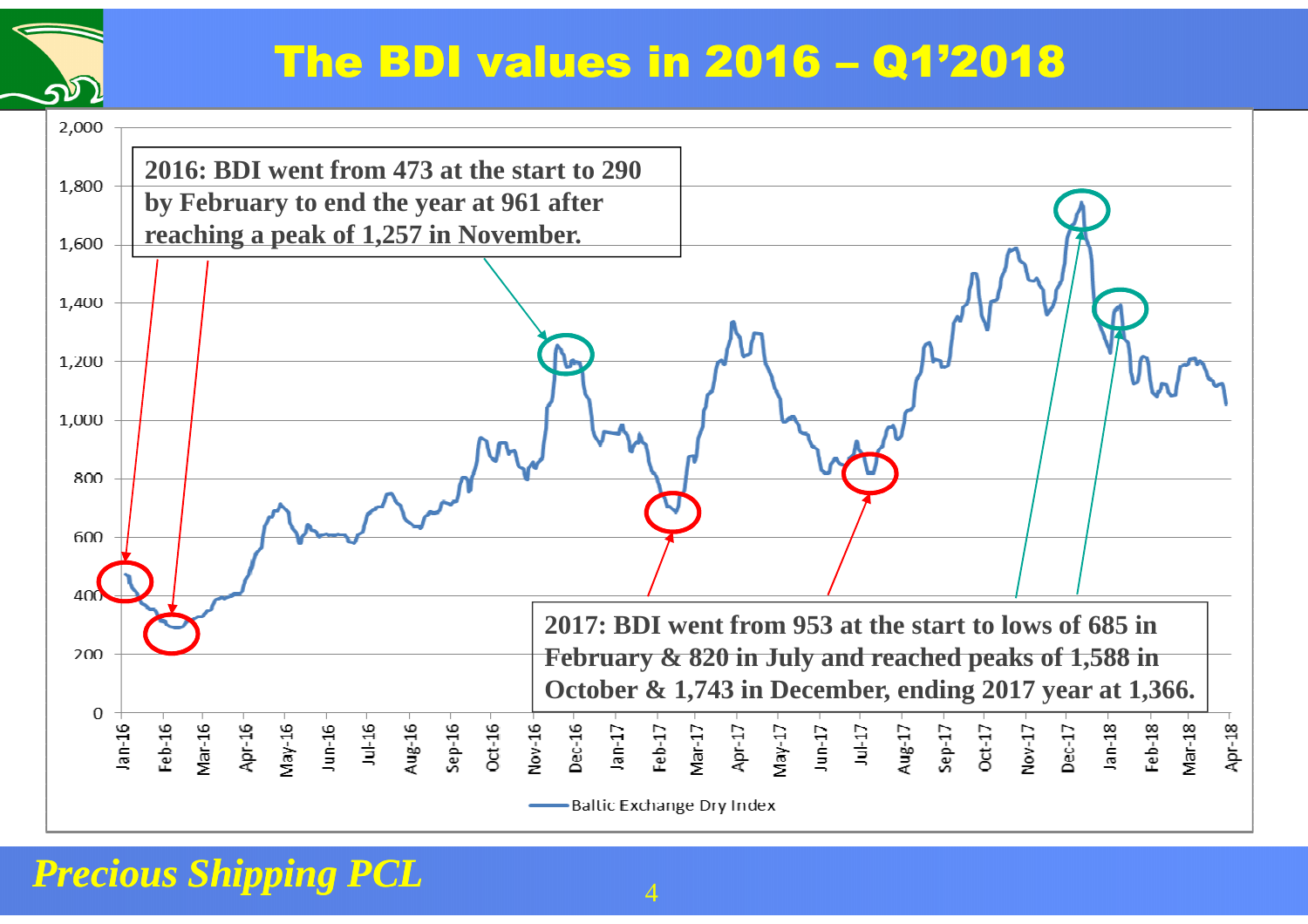### Average BDI versus Ships scrapped in 2016 – Q1'18



**BDI**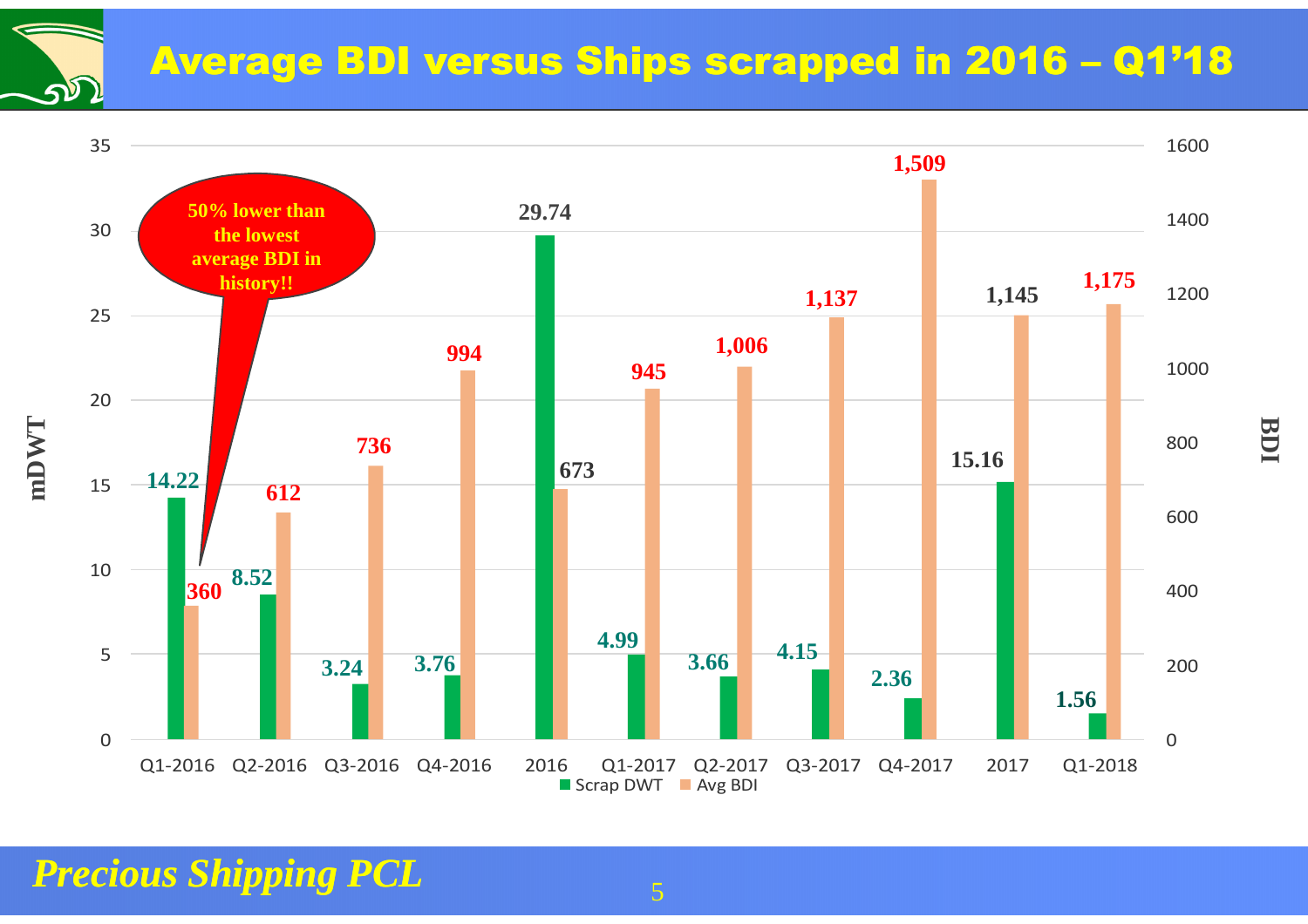## Annual increase in Dry Bulk Ship Supply in DWT

| <b>Year End</b> | No of ships | Av Dwt | <b>Total Dwt</b> | % Change | <b>CAGR</b> (8 years period) |
|-----------------|-------------|--------|------------------|----------|------------------------------|
| 2001            | 5,475       | 52,281 | 286,240,329      | 4.16%    |                              |
| 2002            | 5,557       | 53,024 | 294,652,566      | 2.94%    |                              |
| 2003            | 5,632       | 53,834 | 303,190,410      | 2.90%    |                              |
| 2004            | 5,847       | 55,139 | 322,395,450      | 6.33%    |                              |
| 2005            | 6,161       | 56,687 | 349,250,814      | 8.33%    | $6.09\%$                     |
| 2006            | 6,412       | 57,953 | 371,596,437      | 6.40%    |                              |
| 2007            | 6,670       | 58,716 | 391,638,490      | 5.39%    |                              |
| 2008            | 6,978       | 59,880 | 417,841,795      | 6.69%    |                              |
| 2009            | 7,312       | 62,820 | 459,343,243      | 9.93%    |                              |
| 2010            | 8,154       | 65,626 | 535,110,328      | 16.49%   |                              |
| 2011            | 9,072       | 67,160 | 609,272,229      | 13.86%   |                              |
| 2012            | 9,628       | 70,341 | 677,238,680      | 11.16%   |                              |
| 2013            | 10,112      | 71,123 | 719,197,997      | 6.20%    | 7.41%                        |
| 2014            | 10,514      | 71,721 | 754,070,036      | 4.85%    |                              |
| 2015            | 10,755      | 71,771 | 771,899,513      | 2.36%    |                              |
| 2016            | 10,967      | 72,072 | 790,409,109      | 2.40%    |                              |
| 2017            | 11,210      | 72,572 | 813,530,004      | 2.93%    |                              |
| 2018*           |             |        | 825,631,004      | 1.49%    |                              |
| 2019*           |             |        | 839,019,304      | 1.62%    |                              |

**\* based on 30% slippage (actual was 33.7% for 2017) & 12 MDWT scrapping (actual was 15.16 MDWT for 2017) for 2018 and 2019** 

#### *Precious Shipping PCL*

จภ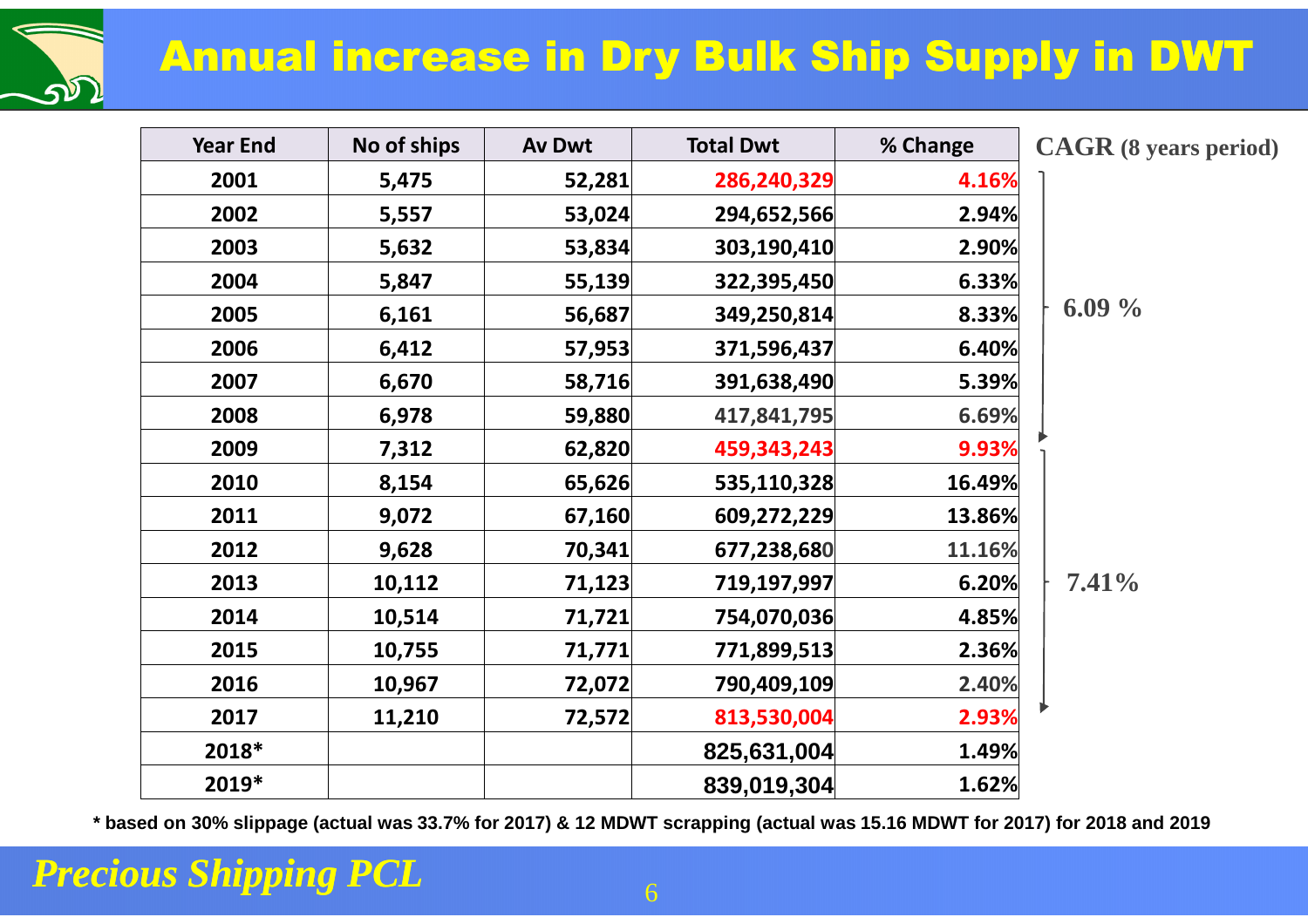

| Year    | World GDP growth (from<br>IMF) | <b>World Seaborne Dry Bulk</b><br><b>Trade (tonne-miles)</b> | <b>Tonne-miles</b><br>% Change |
|---------|--------------------------------|--------------------------------------------------------------|--------------------------------|
| 2000    | 4.8                            | 13146.73                                                     | 9.0                            |
| 2001    | 2.4                            | 13365.50                                                     | 1.7                            |
| 2002    | 3.0                            | 13475.45                                                     | 0.8                            |
| 2003    | 4.3                            | 14412.72                                                     | 7.0                            |
| 2004    | 5.4                            | 15937.76                                                     | 10.6                           |
| 2005    | 4.9                            | 16796.29                                                     | 5.4                            |
| 2006    | 5.5                            | 18096.56                                                     | 7.7                            |
| 2007    | 5.6                            | 19100.08                                                     | 5.5                            |
| 2008    | 3.0                            | 19292.70                                                     | 1.0                            |
| 2009    | $-0.1$                         | 18591.72                                                     | $-3.6$                         |
| 2010    | 5.4                            | 21041.42                                                     | 13.2                           |
| 2011    | 4.3                            | 22331.17                                                     | 6.1                            |
| 2012    | 3.5                            | 23722.83                                                     | 6.2                            |
| 2013    | 3.5                            | 24936.06                                                     | 5.1                            |
| 2014    | 3.6                            | 26445.46                                                     | 6.1                            |
| 2015    | 3.4                            | 26675.89                                                     | 0.9                            |
| 2016    | 3.2                            | 27292.43                                                     | 2.3                            |
| 2017    | 3.7                            | 28680.28                                                     | 5.1                            |
| 2018(e) | 3.9                            | 29672.80                                                     | 3.5                            |

| <b>Period (2000 -</b><br>2017) | World GDP growth<br>(from IMF) | <b>Dry Bulk Trade</b><br>(Tonne-miles)<br>% Change |  |
|--------------------------------|--------------------------------|----------------------------------------------------|--|
| <b>Period</b>                  | 18 years                       | 18 years                                           |  |
| Average                        | 3.85                           | 5.00                                               |  |
| <b>Difference</b>              | 1.15                           |                                                    |  |
| <b>Basis point</b>             | 115                            |                                                    |  |

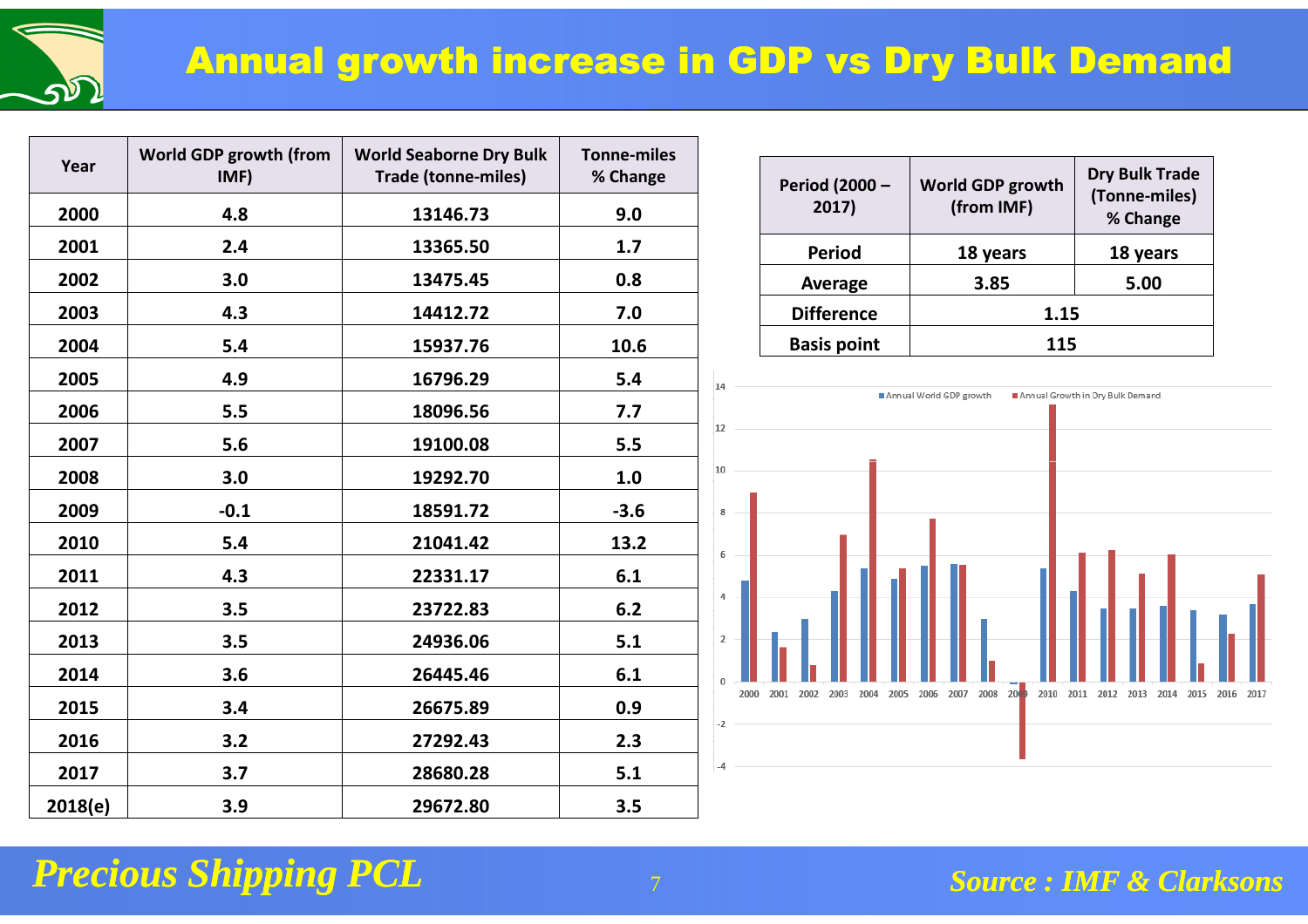

### Is China's Import Growth Sustainable?

- **China wants to stop producing 'product' or normal Steel and produce only high quality Steel. To do that you will need high grade iron ore and high grade coke, both mainly available from imports.**
- **China has slapped a ban on imports of Coal from North Korea. This was about 23 MMT during 2016 with very low ton-mile impact. This will be imported from much further away adding to the ton-mile demand growth.**
- **Pollution can only be reduced by using cleaner Iron Ore, Coal and Coke via imports.**
- $\mathcal{L}_{\mathcal{S}}^{\mathcal{R}_{\mathcal{S}}}$ **China has withdrawn 1,000 licenses in the iron ore mining sector during 2017.**
- **China has ordered, between 15 Nov'17 to 15 Mar'18, a 50% cut in Steel production and 30% cut in Aluminum production in 14 provinces in the North every year till 2021.**
- **China aims to cut outdated coal capacity by 150 MMT in 2018. If this target is met, China will have achieved 81% of the 800 MMT target by end of 2018 with the deadline being end 2020.**
- **Latest available Data points on China for 2017 & up to Feb 2018 (annualized):**
	- **<sup>❖</sup> Iron Ore imports for 2017 up 4.9% to 1,075.3 MMT. Up to Feb'18 was 184.6 MMT (1,107.6 MMT).**<br>*❖ Coal imports for 2017 up 6.1% to 2*71.2 MMT. Up to Feb'18 was 48.7 MMT (202.2 MMT).
	- **☆ Coal imports for 2017 up 6.1% to 271.2 MMT. Up to Feb'18 was 48.7 MMT (292.2 MMT).**<br>☆ Stool production for 2017 up 4.8% to 845.1 MMT. Up to Feb'18 was 136.8 MMT (820.8 M
	- **Steel production for 2017 up 4.8% to 845.1 MMT. Up to Feb'18 was 136.8 MMT (820.8 MMT).**<br>↑ Steel inventeries for 2017 down 24.0% to 7.9 MMT. Up to Feb'18 was 13.0 MMT.
	- **Steel inventories for 2017 down 24.0% to 7.9 MMT. Up to Feb'18 was 13.0 MMT.**<br>↑ Steel experts for 2017 down 30.6% to 75.6 MMT. Up to Feb'18 was 9.5 MMT (57)
	- **Steel exports for 2017 down 30.6% to 75.6 MMT. Up to Feb'18 was 9.5 MMT (57.0 MMT).<br>↑ China consumed more Steel in 2017 up by 9.6% to 782.7 MMT than last year likely due**
	- **China consumed more Steel in 2017 up by 9.6% to 782.7 MMT than last year likely due to development of One Belt, One Road project. Up to Feb'18 was 129.5 MMT (777.0 MMT).**

#### *Precious Shipping PCL*<u>8</u> Berlin and State 198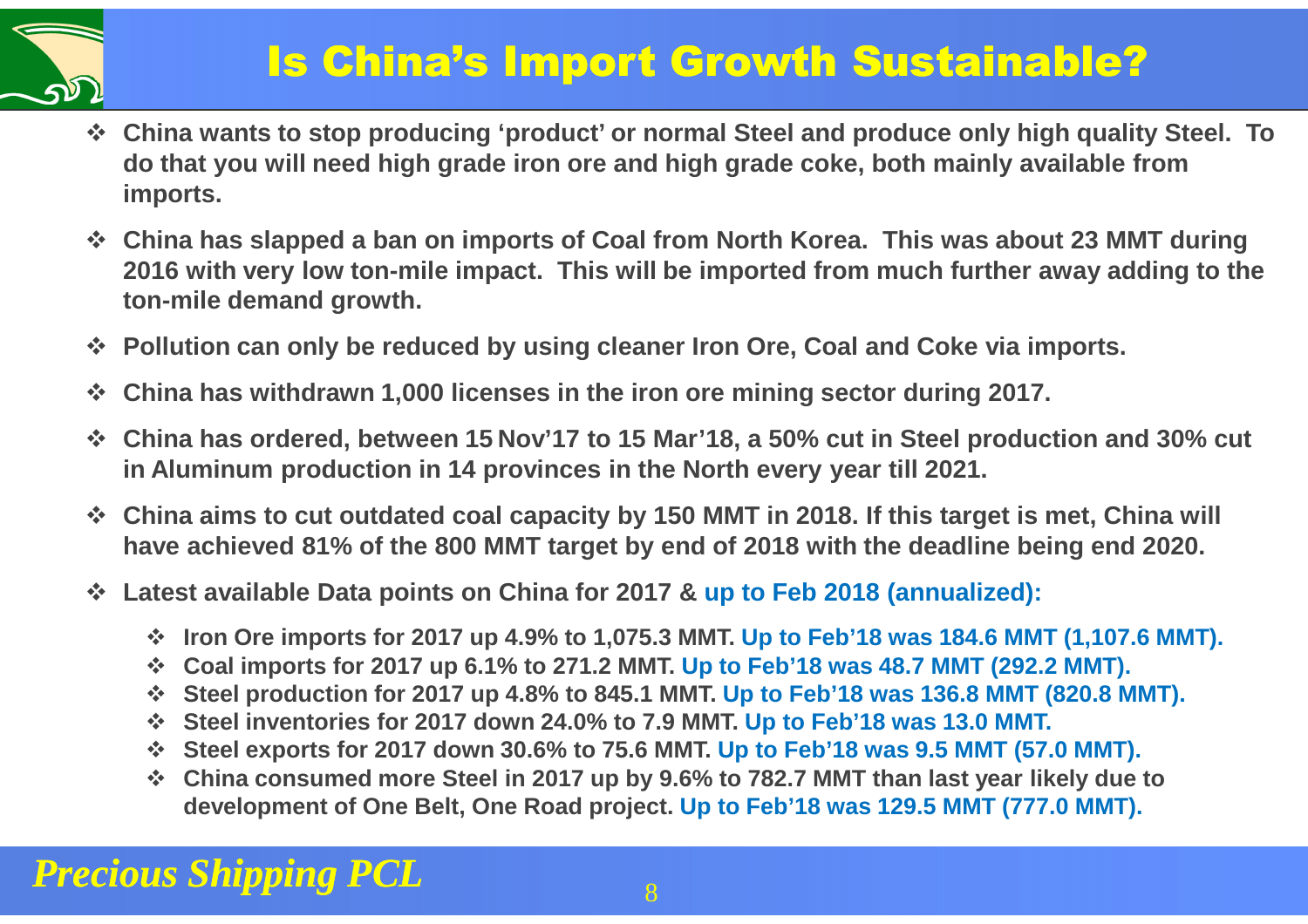

## Financial Highlights – Income Statement

| <b>Particulars</b>                                                                           | รายการ                                                                                     | 2017   | 2016    |  |
|----------------------------------------------------------------------------------------------|--------------------------------------------------------------------------------------------|--------|---------|--|
| (Unit: US\$ Million/หน่วย: ล้านเหรียญสหรัฐ)                                                  |                                                                                            |        |         |  |
| <b>Total Revenues</b>                                                                        | รายได้รวม                                                                                  | 130.15 | 107.51  |  |
| <b>Net Profit (Loss)</b>                                                                     | <u>ี</u> กำไร (ขาดทุน) สุทธิ                                                               | (3.76) | (75.61) |  |
| <b>Gain (Loss) on sales of Ships</b>                                                         | <u>ี</u> กำไร (ขาดทุน) จากการขายเรือ                                                       | 0.94   | (19.34) |  |
| <b>Gain (Loss) on impairment of Assets</b>                                                   | ี กำไร (ขาดทุน) จากการด้อยค่าของสินทรัพย์                                                  | 0.00   | (16.15) |  |
| <b>Interest on unsecured corporate loans and</b><br>other expenses per Settlement Agreements | ิดอกเบี้ยจ่ายสินเชื่อธุรกิจไม่มีหลักประกัน และ<br>้ค่าใช้จ่ายอื่นๆ ตามสัญญาระงับข้อพิพาท   | (3.38) | 0.00    |  |
| <b>Write-off deferred upfront fees</b>                                                       | ้ตัดจำหน่ายค่าธรรมเนียมจากการยกเลิกวงเงินกู้                                               | 0.00   | (5.12)  |  |
| <b>Net Profit (Loss) excluding Exchange gain</b><br>(loss) and Non-recurring items           | ีกำไร (ขาดทุน) สุทธิ ไม่รวมกำไร (ขาดทุน) จาก<br><u>อัตราแลกเปลี่ยนและรายการพิเศษต่าง ๆ</u> | (1.13) | (37.47) |  |
| <b>EBITDA</b>                                                                                | ้กำไรก่อนหักดอกเบี้ยจ่าย ภาษีเงินได <b>้</b><br>ี่ค่าเสื่อมราคา และรายจ่ายตัดบัญชี         | 53.18  | 17.94   |  |
|                                                                                              | (Unit: US\$/หน่วย: เหรียญสหรัฐ)                                                            |        |         |  |
| <b>Average TC Income per Ship per day</b>                                                    | รายได้เฉลี่ยต่อวันต่อลำ                                                                    | 9,486  | 6,476   |  |
| <b>Average Ship Running Cost per Ship per day</b><br>(OPEX)                                  | ้ค่าใช้จ่ายในการเดินเรือเฉลี่ยต่อวันต่อลำ                                                  | 4,355  | 4,503   |  |
| (Unit: Baht /หน่วย: บาท)                                                                     |                                                                                            |        |         |  |
| <b>Earnings (loss) per share</b>                                                             | ี กำไร (ขาดทุน) ต่อหุ้น                                                                    | (0.08) | (1.71)  |  |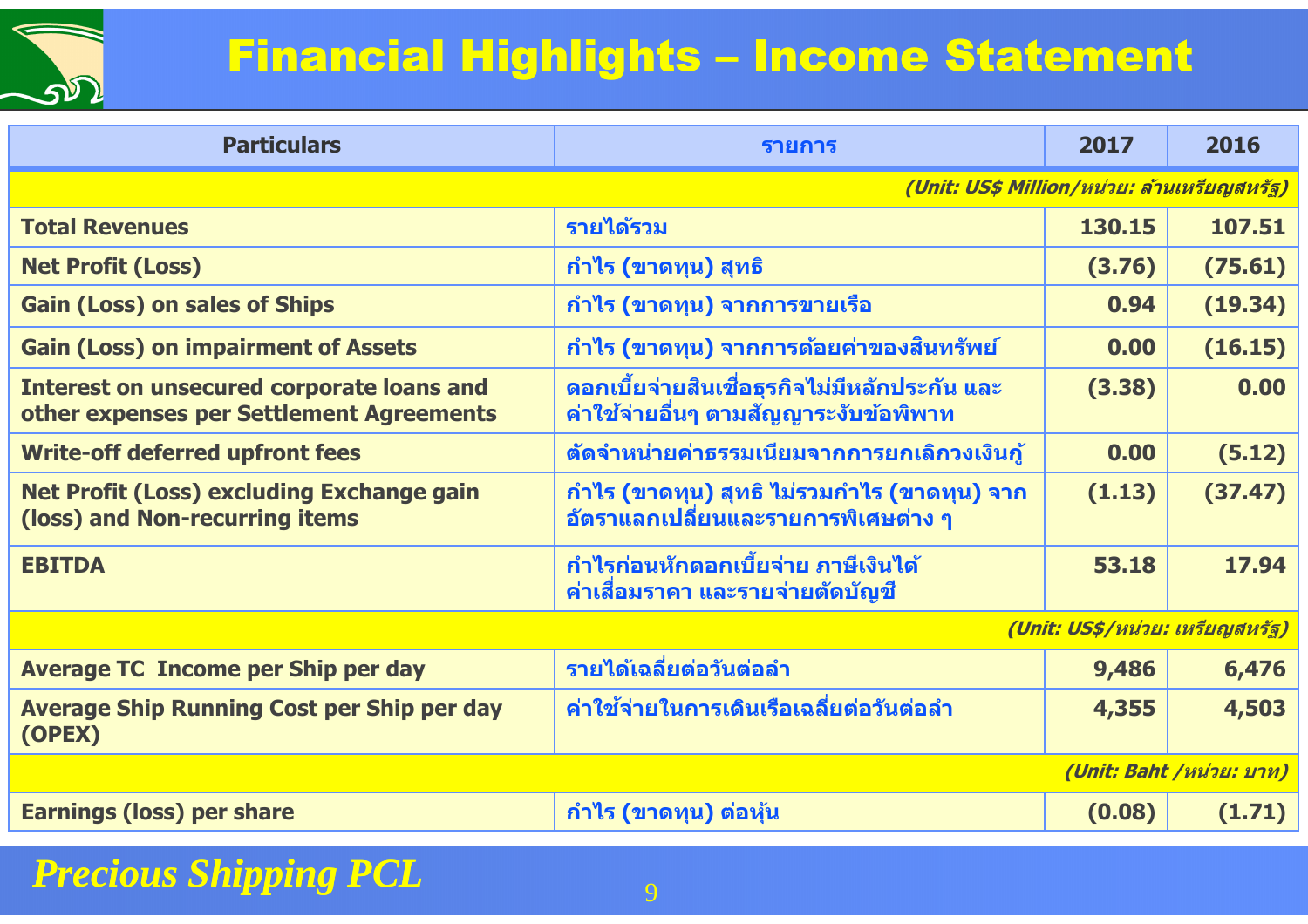#### **US\$ Million - ล้านเหรียญสหรัฐ**

 $\sqrt{2}$ 

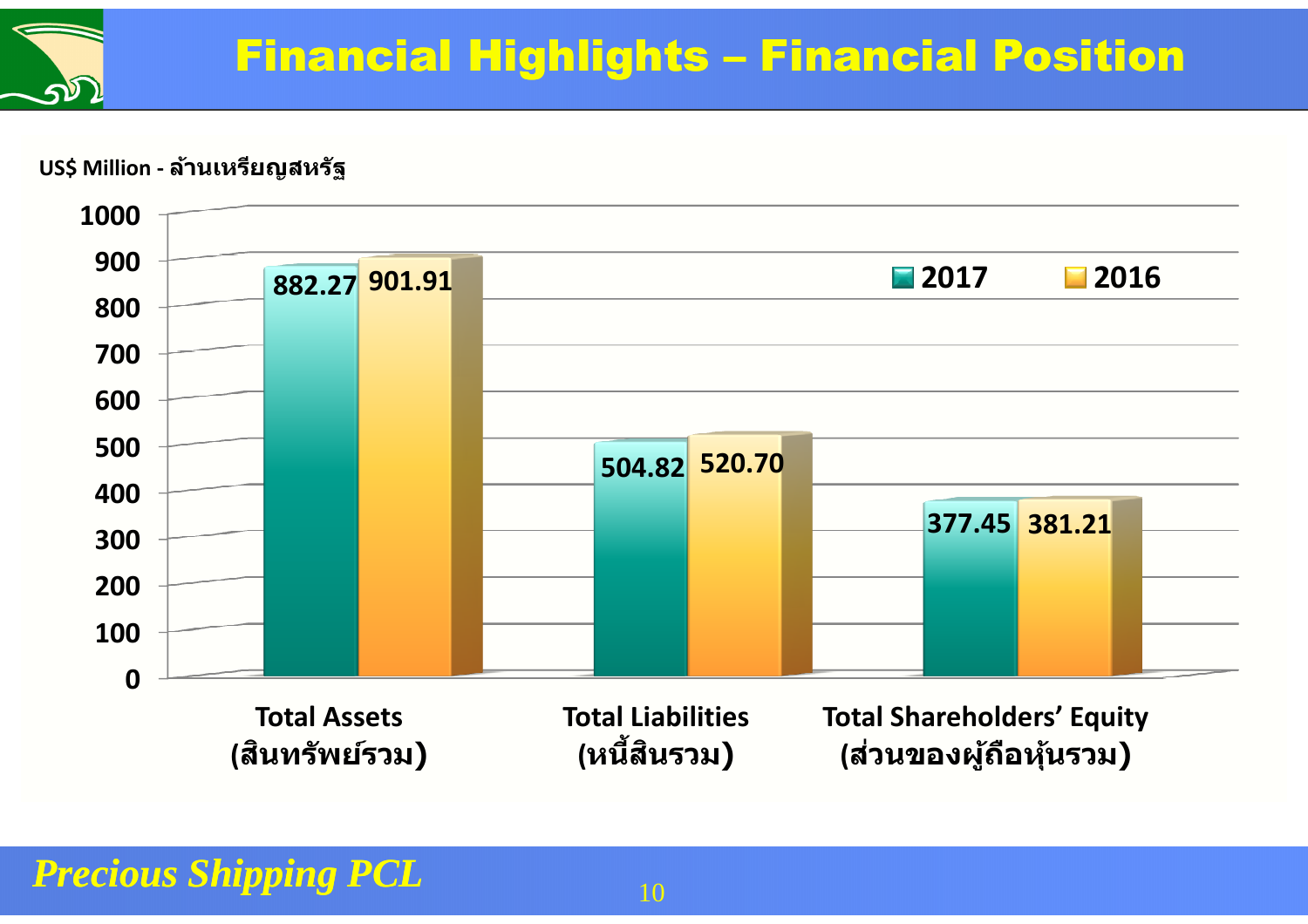#### **Sainty Shipyard**

- **12 Shipbuilding Contracts were cancelled during 2015 - 2016.**
- **PSL received the refunds of advanced paid plus interest of USD 8.81 million from** <br>RG eleim in 2016 and reseived an additional USD 0.48 million from Sainty in 2017 **RG claim in 2016 and received an additional USD 0.18 million from Sainty in 2017 for 3 cancelled Shipbuilding Contracts.**
- **9 Shipbuilding Contracts, with USD 64.12 million of advanced paid, are in the arbitration process.**

#### **Sanfu Shipyard**

- **6 Ships were delivered during 2015 - 2017, 3 Shipbuilding Contracts were cancelled during 2016 and 1 Shipbuilding Contract was automatically terminated in 2017.**
- **The arbitration awards received recently for the first two ships (Sarita Naree and Sarika Naree) were in favor of Sanfu. As a result, the Company will have to repay the aggregate Unsecured Corporate Loans amounting to USD 32 million to Sanfu within 1 year, plus interest at 6% p.a. from the Delivery Date of each of the 6 Vessels to the date of repayment, plus legal costs, expenses and disbursement (capped at USD 0.75 million).**
- **As of 31.12.2017, the Company repaid the aggregate Unsecured Corporate Loans amounting to USD 32 million and recorded accrued interest and legal costs of USD 3.38 million, which will be due within 3 October 2018.**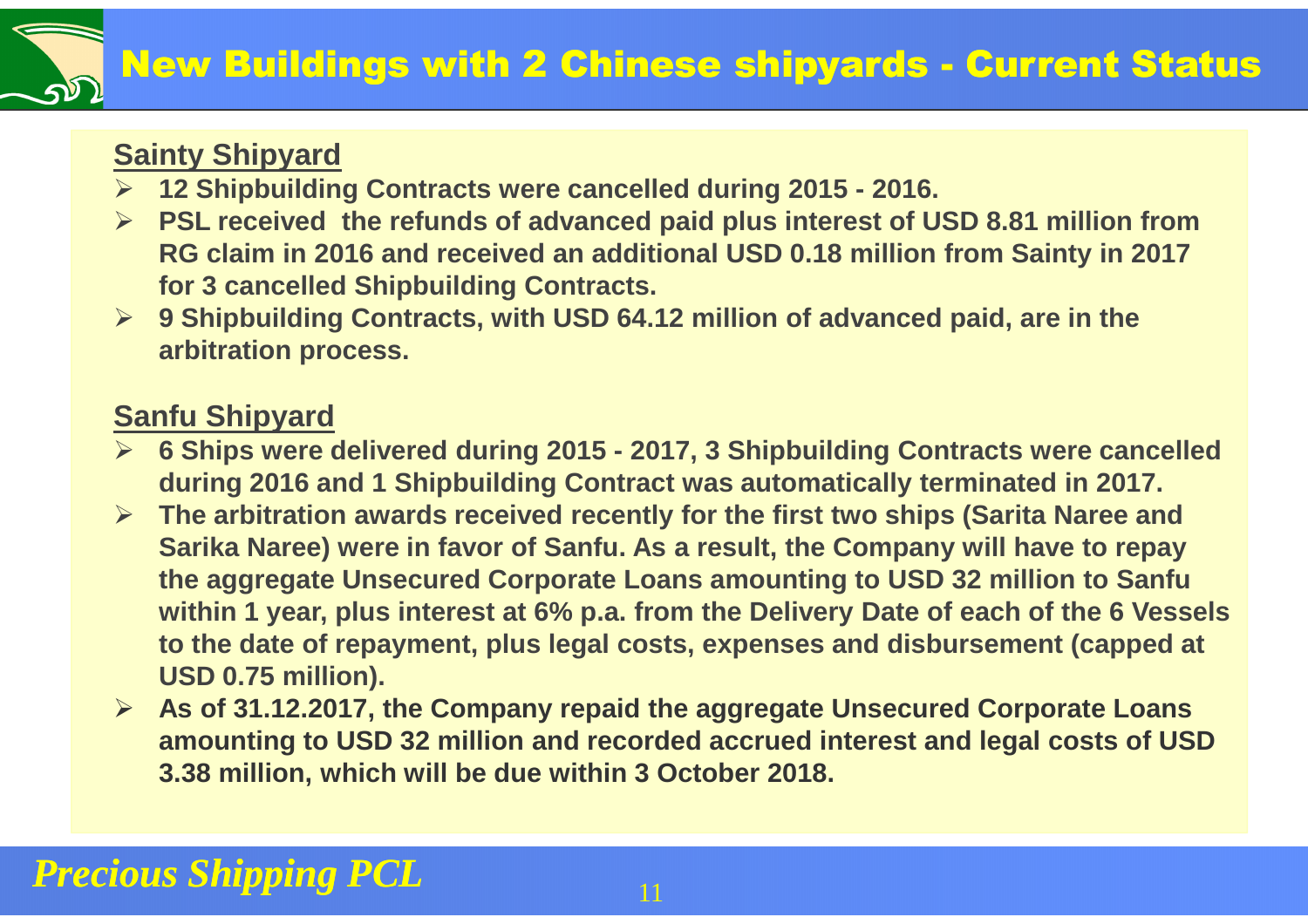

**ในเรืองการดําเนินการต่อต้านทุจริต และคอร์รัปชัน สําหรับปี<sup>2560</sup> มีดังนี!**

- **• มีการประเมินความเสียงด้านการทุจริตและคอร์รัปชันเป็ <sup>น</sup> ประจําทุกปี**
- **• ปรับปรุงมาตรการต่อต้านการคอร์รัปชันเป็ นลายลักษณ์อักษร เพือให้มันใจถึงประสิทธิภาพและประสิทธิผลของการควบคุมภายในทีบริษัทได้ออกแบบและปฏิบัติ**
- **• จัดให้มีช่องทางสําหรับรายงานทีเกียวข้องกับการทุจริต รวมถึง การกระทําอืนทีไม่เหมาะสม**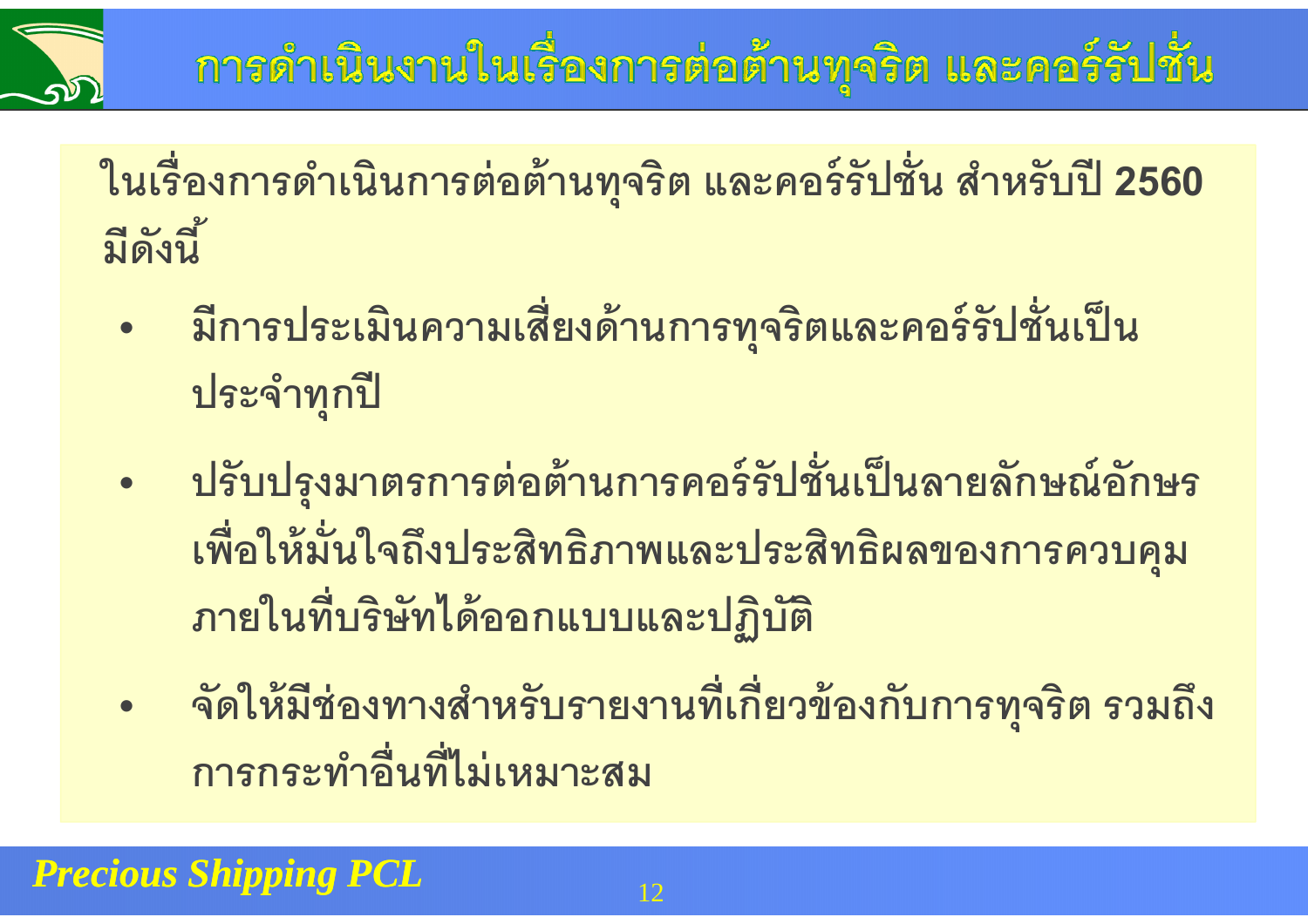

# Agenda 9: To consider and approve the amendments to Article 37 of the Articles of Association of the Company

# **วาระที<sup>9</sup>**:

# **เพือพิจารณาและอนุมัติการแก้ไขข้อบังคับของบริษัทฯ ข้อ<sup>37</sup>**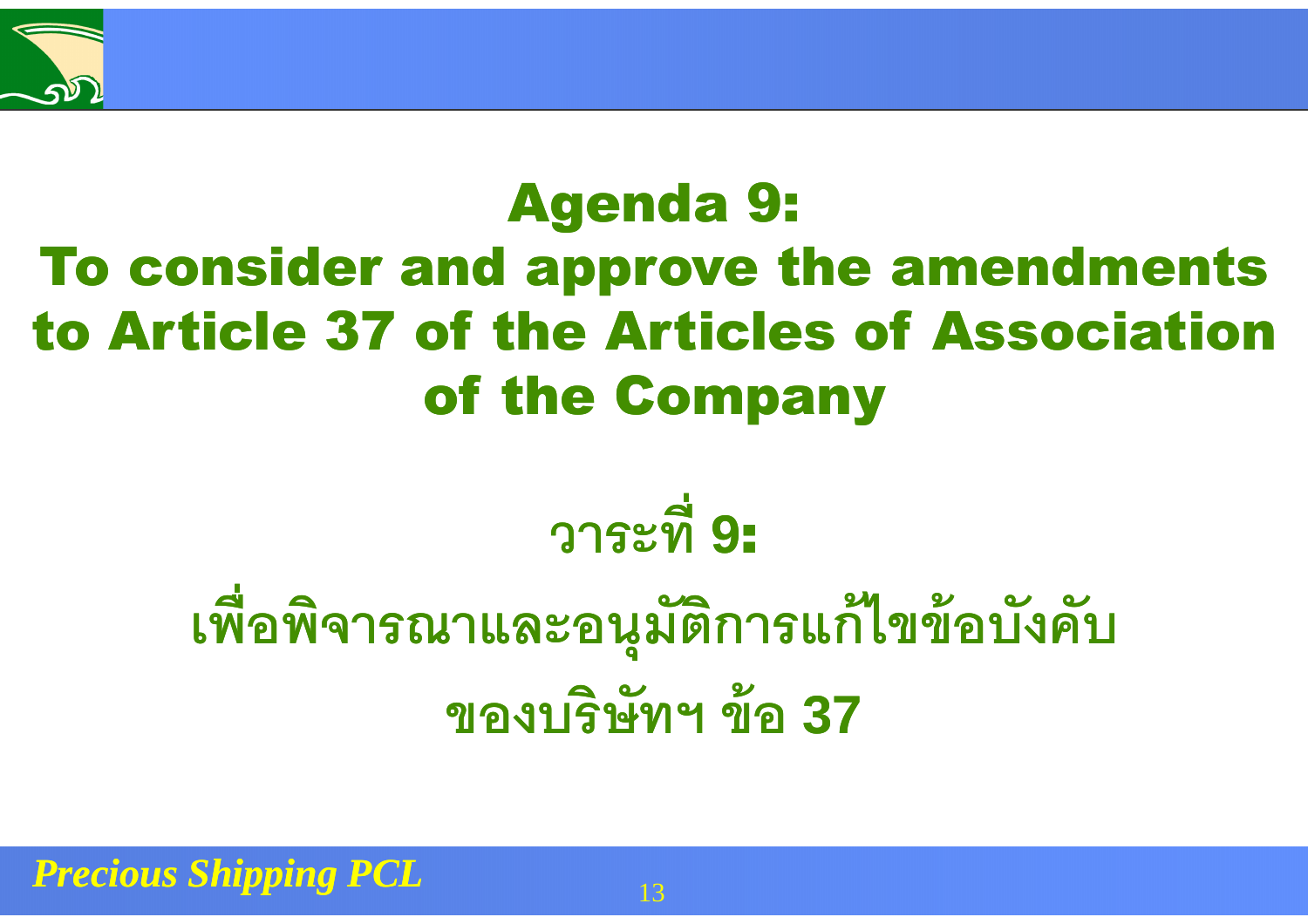# **วาระที<sup>9</sup>**: **เพือพิจารณาและอนุมัติการแก้ไขข้อบังคับของบริษัทฯ ข้อ<sup>37</sup>**

#### ้ ข้อบังคับของบริษัทฯ ข้อ 37 ที่เสนอให้แก้ไขเพิ่มเติม มีดังต่อไปนี้

ี "กรรมการจะต้องจัดให้มีการประชุมใหญ่ผู้ถือหุ้นอย่างน้อยปีละหนึ่งครั้ง การประชุมเช่นว่านี้ให้เรียกว่า "ประชุม ี สามัญ" การประชุมสามัญดังกล่าวให้กระทำภายในสี่เดือนภายหลังการสิ้นสุดรอบปีทางการบัญชีของบริษัท การ ประชุมผู้ถือหุ้นคราวอืนๆให ้เรียกว่า "ประชุมวิสามัญ"

้คณะกรรมการจะเรียกประชุมวิสามัญเมื่อใดก็ได้สุดแต่จะเห็นสมควรหรือผู้ถือหุ้นซึ่งมีหุ้นนับรวมกันได้ไม่น้อย ึกว่า<del>หนึ่งในห้า</del><u>ร้อยละสิบ</u>ของจำนวนหุ้นที่จำหน่ายได้ทั้งหมด <del>หรือผู้ถือหุ้นไม่น้อยกว่ายี่สิบห้าคนซึ่งมีหุ้นรวมกันไม่</del> <del>น้อยกว่าหนึ่งในสิบของจำนวนหุ้นที่จำหน่ายได้ทั้งหมด</del>เข้าชื่อกันทำหนังสือ<del>ในฉบับเดียวกัน</del>ร้องขอให้คณะกรรมการ <u>้</u> เรียกประชุมวิสามัญผู้ถือหุ้นก็ได้ โดยในหนังสือร้องขอนั้นจะต้องระบุ<del>ว่าให้เรียกประชุมเพื่อการใด</del><u>เรื่องและเหตุผลใน</u> <u>ี การที่ขอให้เรียกประชุม</u>ไว้ให้ชัดเจน ในกรณีเช่นนี้ คณะกรรมการต้องจัดให้มีการประชุมภายใน <del>1 เดือน</del>สี่สิบห้า<u>วัน</u>นับ ีแต่วันที่ได้รับหนังสือจากผู้ถือหุ้น

<u>ในกรณีที่คณะกรรมการไม่จัดให้มีการประชุมภายในกำหนดระยะเวลาตามวรรคก่อนหน้า ผู้ถือหุ้นทั้งหลายซึ่ง</u> <u>ี เข้าชื่อกันหรือผู้ถือหุ้นคนอื่นๆ รวมกันได้จำนวนหุ้นตามที่บังคับไว้นั้นจะเรียกประชุมเองก็ได้ภายในสี่สิบห้าวันนับแต่</u><br>วันครบกำหนดระยะเวลาตามวรรคก่อนหน้า ในกรณีเช่นนี้ ให้ถือว่าเป็นการประชุมผู้ถือหุ้นที่คณะกรรมการเรีย <u>่ ในกรณีเช่นนี้ ให้ถือว่าเป็นการประชุมผู้ถือหุ้นที่คณะกรรมการเรียก</u> ้ ประชุม โดยบริษัทต้องรับผิดชอบค่าใช้จ่ายอันจำเป็นที่เกิดจากการจัดให้มีการประชุมและอำนวยความสะดวกตาม สมควร

<u>ในกรณีที่ปรากฏว่าการประชุมผู้ถือหุ้นที่เป็นการเรียกประชุมเพราะผู้ถือหุ้นตามวรรคสามครั้งใด จำนวนผู้ถือหุ้น</u> ซึ่งมาร่วมประชุมไม่ครบเป็นองค์ประชุมตามที่กำหนดไว้ในข้อบังคับของบริษัท ผู้ถือหุ้นตามวรรคสามต้องร่วมกัน<br>รับยิดชายชาใช้ค่าใช้ค่ายเชื่อคิดอาคารจักใช้ยึดวรประชุมใบครั้งชั้นใช้แค่บริษัท" <u>รับผิดชอบชดใช้ค่าใช้จ่ายที่เกิดจากการจัดให้มีการประชุมในครั้งนั้นให้แก่บริษัท″</u><br>-